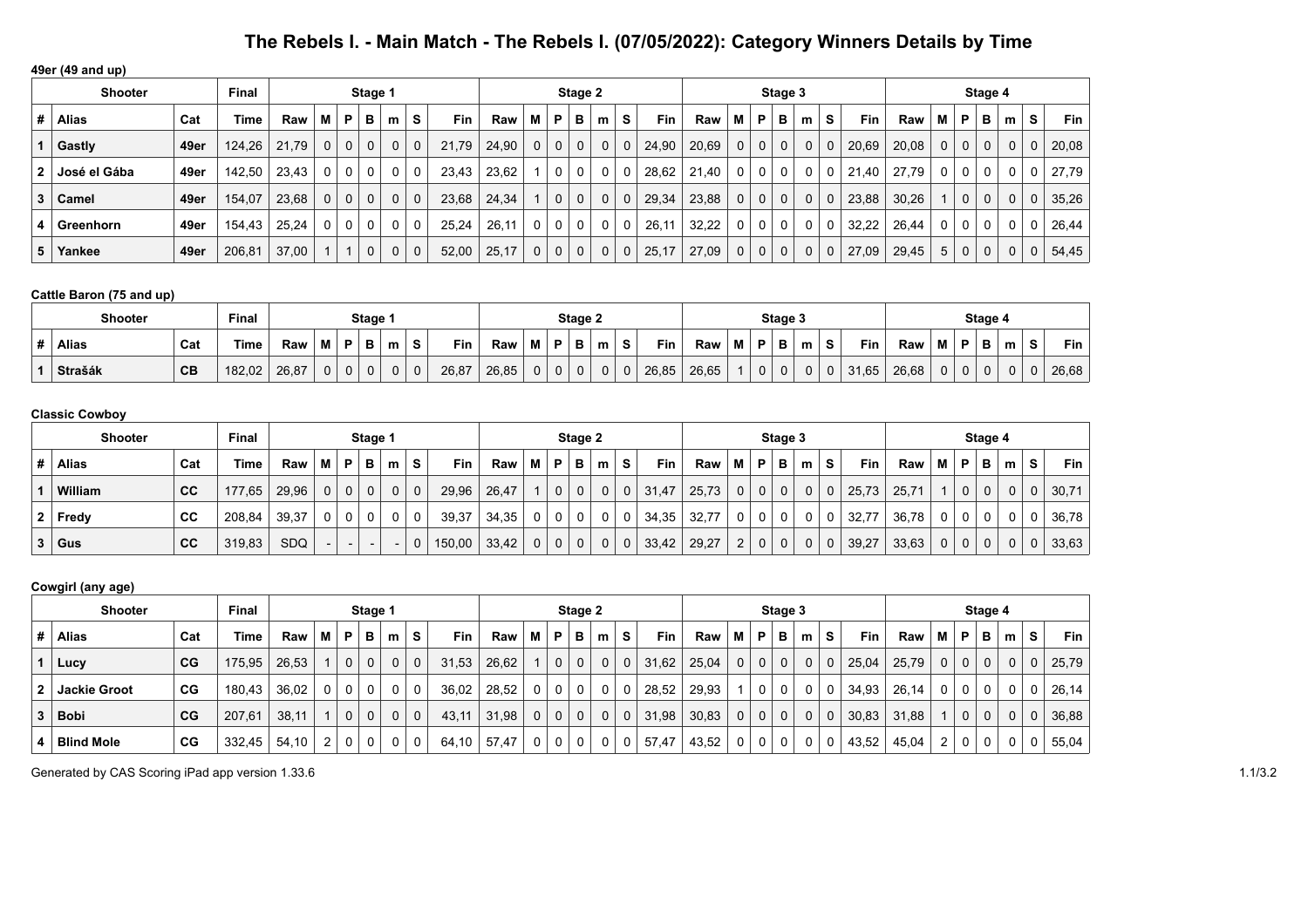**49er (49 and up)**

|              | <b>Shooter</b> |      |       |          |          | Stage 5  |   |             |            |       |             |              | Stage 6     |             |   |       |
|--------------|----------------|------|-------|----------|----------|----------|---|-------------|------------|-------|-------------|--------------|-------------|-------------|---|-------|
| #            | Alias          | Cat  | Raw   | М        | Р        | в        | m | s           | <b>Fin</b> | Raw   | M           | P            | в           | m           | S | Fin   |
| 1            | Gastly         | 49er | 18.69 | $\Omega$ | 0        | 0        | 0 | $\mathbf 0$ | 18.69      | 18,11 | $\Omega$    | $\Omega$     | $\mathbf 0$ | $\Omega$    | 0 | 18,11 |
| $\mathbf{2}$ | José el Gába   | 49er | 20,25 | 0        | 0        | 0        | 0 | 0           | 20,25      | 21.01 | $\Omega$    | $\mathbf{0}$ | 0           | 0           | 0 | 21.01 |
| 3            | Camel          | 49er | 20,57 | $\Omega$ | 0        | 0        | 0 | $\mathbf 0$ | 20.57      | 21.34 | $\mathbf 0$ | $\Omega$     | $\mathbf 0$ | $\mathbf 0$ | 0 | 21,34 |
| 4            | Greenhorn      | 49er | 23,10 | 0        | 0        | $\Omega$ | 0 | 0           | 23,10      | 21,32 | $\Omega$    | 0            | $\Omega$    | 0           | 0 | 21,32 |
| 5            | Yankee         | 49er | 27,00 | $\Omega$ | $\Omega$ | 0        | 0 | $\Omega$    | 27,00      | 21,10 | $\Omega$    | $\Omega$     | $\Omega$    | 0           | 0 | 21,10 |

### **Cattle Baron (75 and up)**

|   | <b>Shooter</b> |     |       |   |   | Stage 5 |   |             |            |       |   |   | Stage 6 |   |   |       |
|---|----------------|-----|-------|---|---|---------|---|-------------|------------|-------|---|---|---------|---|---|-------|
| # | <b>Alias</b>   | Cat | Raw   | M | P | B       | m | S           | <b>Fin</b> | Raw   | M | P | в       | m | s | Fin   |
|   | <b>Strašák</b> | CB  | 24.51 | 0 |   |         | 0 | $\mathbf 0$ | 34,51      | 25,46 | 0 |   | 0       | 0 | 0 | 35.46 |

### **Classic Cowboy**

|              | <b>Shooter</b> |     |       |   |   | Stage 5 |   |             |       |       |   |   | Stage 6 |   |   |       |
|--------------|----------------|-----|-------|---|---|---------|---|-------------|-------|-------|---|---|---------|---|---|-------|
| #            | Alias          | Cat | Raw   | М | Р | в       | m | s           | Fin   | Raw   | M | P | в       | m | s | Fin   |
| 1            | William        | cc  | 29.97 | 0 | 0 | 0       | 0 | 0           | 29,97 | 29,81 | 0 | 0 | 0       | 0 | 0 | 29.81 |
| $\mathbf{2}$ | Fredy          | CC  | 31.17 | 0 | 0 | 0       | 0 | 0           | 31.17 | 34,40 | 0 | 0 | 0       | 0 | 0 | 34.40 |
| 3            | Gus            | cc  | 29.67 | 0 |   | 0       | 0 | $\mathbf 0$ | 29,67 | 33,84 | 0 | 0 | 0       | 0 |   | 33,84 |

### **Cowgirl (any age)**

|   | <b>Shooter</b>      |     |       |          |          | Stage 5     |          |             |       |       |          |   | Stage 6 |             |   |       |
|---|---------------------|-----|-------|----------|----------|-------------|----------|-------------|-------|-------|----------|---|---------|-------------|---|-------|
| # | <b>Alias</b>        | Cat | Raw   | М        | P        | в           | m        | s           | Fin   | Raw   | M        | P | в       | m           | s | Fin   |
| 1 | Lucy                | CG  | 24,23 |          |          | $\mathbf 0$ | $\Omega$ | $\mathbf 0$ | 39,23 | 22,74 | $\Omega$ | 0 | 0       | $\mathbf 0$ | 0 | 22,74 |
| 2 | <b>Jackie Groot</b> | CG  | 31.44 | 0        | 0        | 0           | 0        | 0           | 31.44 | 23,38 | 0        | 0 | 0       | 0           | 0 | 23,38 |
| 3 | <b>Bobi</b>         | CG  | 33,68 | $\Omega$ | $\Omega$ | $\mathbf 0$ | $\Omega$ | $\mathbf 0$ | 33,68 | 31,13 | 0        | 0 | 0       | $\mathbf 0$ | 0 | 31,13 |
| 4 | <b>Blind Mole</b>   | CG  | 38,86 | 4        | 0        | 0           | 0        | 0           | 58,86 | 53,46 | 0        | 0 | 0       | 0           | 0 | 53,46 |

Generated by CAS Scoring iPad app version 1.33.6 1.2/3.2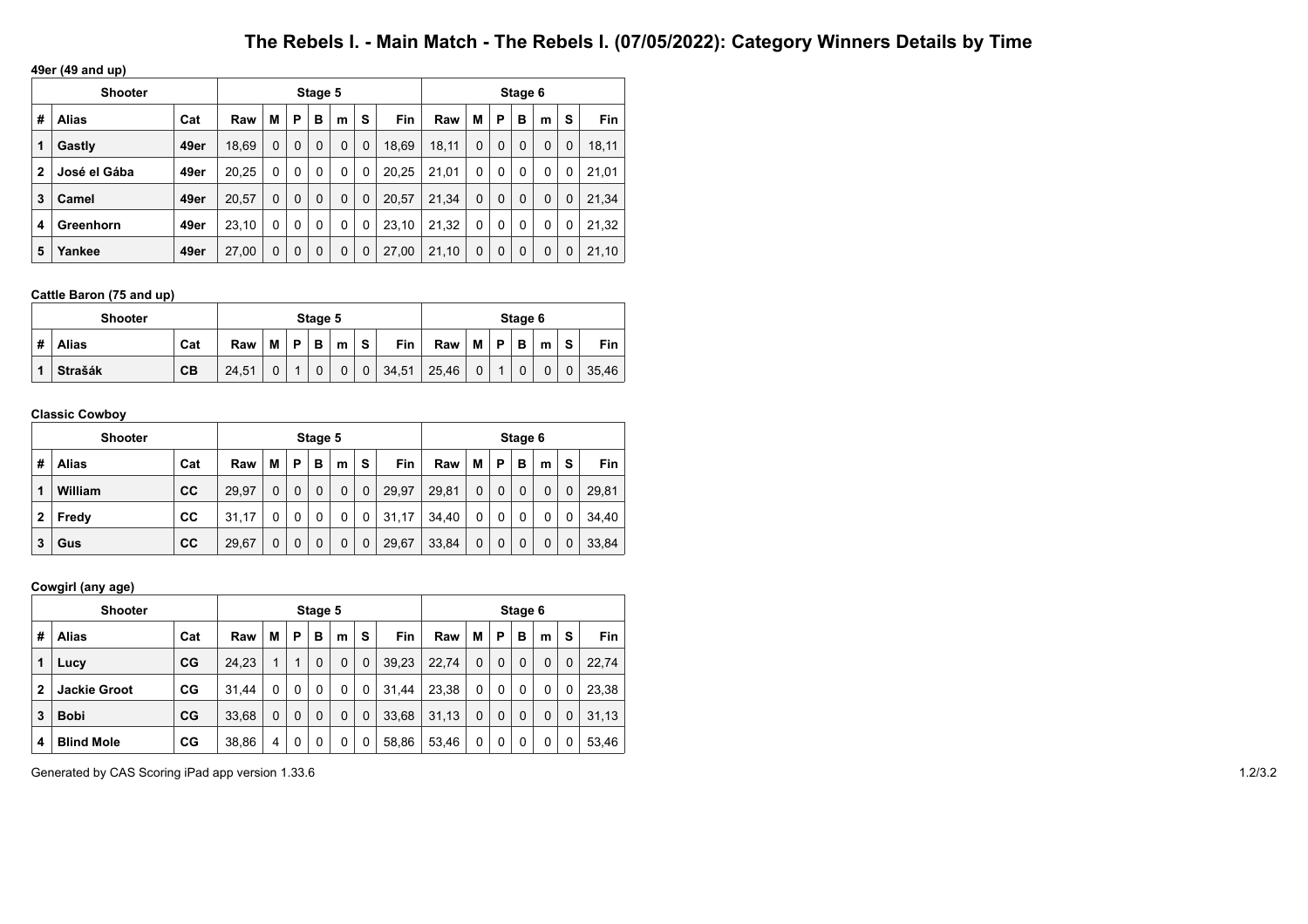| <b>Duelist</b>       |                      |     |              |       |              |             |              |              |              |       |       |   |              |          |             |              |            |       |              |   |             |             |             |       |       |             |                |              |              |    |            |
|----------------------|----------------------|-----|--------------|-------|--------------|-------------|--------------|--------------|--------------|-------|-------|---|--------------|----------|-------------|--------------|------------|-------|--------------|---|-------------|-------------|-------------|-------|-------|-------------|----------------|--------------|--------------|----|------------|
|                      | <b>Shooter</b>       |     | <b>Final</b> |       |              |             | Stage 1      |              |              |       |       |   |              | Stage 2  |             |              |            |       |              |   | Stage 3     |             |             |       |       |             |                | Stage 4      |              |    |            |
| #                    | <b>Alias</b>         | Cat | Time         | Raw   | М            | P           | в            | m            | S            | Fin   | Raw   | М | P            | в        | m           | S.           | <b>Fin</b> | Raw   | M            | P | в           | m           | S.          | Fin   | Raw   | М           | Ρ              | в            | m            | S. | <b>Fin</b> |
|                      | Paden Mc Benedik   D |     | 176,75       | 33,88 | $\mathbf{0}$ | $\mathbf 0$ | 0            | $\mathbf{0}$ | $\mathbf 0$  | 33,88 | 28,40 | 0 | $\mathbf{0}$ | $\Omega$ | $\mathbf 0$ | $\mathbf{0}$ | 28,40      | 30,05 | $\mathbf{0}$ | 0 | $\mathbf 0$ | 0           | $\mathbf 0$ | 30,05 | 28,23 | $\mathbf 0$ | 0 <sup>1</sup> | $\mathbf 0$  | $\Omega$     | 0  | 28,23      |
| $\mathbf{2}^{\circ}$ | <b>Emmett</b>        | D   | 183,56       | 29,23 | 0            | 0           | 0            | 0            | 0            | 29.23 | 23,68 |   | $\mathbf{0}$ | 0        | 0           | 0            | 28,68      | 30,14 | $\mathbf{0}$ | 0 | 0           | 0           | 0           | 30,14 | 30,42 |             | 0              | 0            | $\Omega$     | 0  | 35,42      |
| 3.                   | Jack Crabb           | D   | 208,53       | 33,55 | 0            | $\mathbf 0$ | $\mathbf{0}$ | $\mathbf{0}$ | $\mathbf 0$  | 33,55 | 30,30 |   | $\mathbf{0}$ | $\Omega$ | $\mathbf 0$ | $\mathbf 0$  | 35,30      | 29,99 | $\mathbf{0}$ | 0 | $\mathbf 0$ | 0           | 0           | 29,99 | 33,48 |             | 0 <sup>1</sup> | $\mathbf 0$  | $\mathbf{0}$ | 0  | 38,48      |
|                      | Quigley              | D   | 220,06       | 38,42 |              | 0           | 0            | 0            | $\mathbf{0}$ | 43,42 | 28,48 |   | $\Omega$     | 0        | $\Omega$    | 0            | 33,48      | 35,07 |              | 0 | 0           | 0           | 0           | 40,07 | 31,51 |             | 0 <sup>1</sup> | $\mathbf{0}$ | $\Omega$     | 0  | 36,51      |
| 5.                   | <b>Malvíno</b>       | D   | 341,36       | 36,49 | 3            |             | $\mathbf 0$  | 0            | $\mathbf 0$  | 61,49 | 39,12 |   | $\Omega$     | 0        | $\Omega$    | $\Omega$     | 59,12      | 37,72 | 3            |   | $\mathbf 0$ | $\mathbf 0$ | $\mathbf 0$ | 62,72 | 34,99 | 3           |                | $\mathbf 0$  | $\Omega$     | 0  | 59,99      |

### **Elder Statesman (70 and up)**

|                | <b>Shooter</b> | Final |             |       |   | Stage 1 |          |   |             |       |       |        | Stage 2      |             |   |    |       |       |   | Stage 3 |          |          |          |       |       |   | Stage 4  |   |   |             |       |
|----------------|----------------|-------|-------------|-------|---|---------|----------|---|-------------|-------|-------|--------|--------------|-------------|---|----|-------|-------|---|---------|----------|----------|----------|-------|-------|---|----------|---|---|-------------|-------|
|                | <b>Alias</b>   | Cat   | <b>Time</b> | Raw   | M | D       | в        | m | s           | Fin   | Raw   | M      | P            | в           | m | S. | Fin   | Raw   | М | Þ       | в        | m        | <b>S</b> | Fin   | Raw   | M | P        | в | m | s           | Fin   |
|                | Old Hungry     | ES    | 224.42      | 37,47 |   |         | $\Omega$ |   | $\mathbf 0$ | 42.47 | 35,97 | 0      | $\mathbf{0}$ | $\mathbf 0$ |   | 0  | 35,97 | 33,05 | 0 | 0       | $\Omega$ | $\Omega$ |          | 33.05 | 33,63 |   | $\Omega$ |   |   | $\mathbf 0$ | 33,63 |
| 2 <sup>1</sup> | Jerry          | ES    | 295,60      | 40,96 |   |         | 0        |   | 0           | 50,96 | 38,38 | ົ<br>ے | $\mathbf 0$  | 0           |   |    | 48,38 | 44.71 | 8 | 0       | 0        |          |          | 84,71 | 38,46 |   | $\Omega$ |   |   |             | 43,46 |

### **Gunfighter**

| Final<br><b>Shooter</b><br>Stage 1 |           |        |       |       |  |        |   |   |       |       |   | Stage 2 |   |   |          |       |       |                    | Stage 3 |   |   |   |       |       | Stage 4 |  |   |   |       |
|------------------------------------|-----------|--------|-------|-------|--|--------|---|---|-------|-------|---|---------|---|---|----------|-------|-------|--------------------|---------|---|---|---|-------|-------|---------|--|---|---|-------|
| <b>Alias</b>                       | Cat       | Time   | Raw   | <br>M |  |        | m | S | Fin   | Raw   | M | P       | P | m | s        | Fin   | Raw   | м                  | D.      | в | m | s | Fin   | Raw   | M       |  | m | s | Fin   |
| Bambino                            | <b>GF</b> | 240,36 | 34,27 |       |  | n<br>u |   | 0 | 34,27 | 10.00 | ັ |         | 0 |   | $\bf{0}$ | 77,22 | 25,25 | $\sim$<br><u>.</u> | 0       | 0 | 0 |   | 35,25 | 23,97 |         |  |   |   | 38,97 |

### **Junior Boy (16 and under)**

| <b>Shooter</b>  |           | <b>Final</b> |       |   |          | Stage 1 |   |          |       |       |   |              | Stage 2 |   |   |       |       |     |    | Stage 3 |   |             |       |       |   |                   | Stage 4     |          |    |       |
|-----------------|-----------|--------------|-------|---|----------|---------|---|----------|-------|-------|---|--------------|---------|---|---|-------|-------|-----|----|---------|---|-------------|-------|-------|---|-------------------|-------------|----------|----|-------|
| <b>Alias</b>    | Cat       | <b>Time</b>  | Raw   | M | P        | в       | m | s        | Fin   | Raw   | M | P.           | в       | m | s | Fin   | Raw   | M I | P. |         | m | <b>S</b>    | Fin   | Raw   | М | P                 | в           | m        | s. | Fin   |
| Ajo             | <b>JB</b> | 225,63       | 43,80 |   | $\Omega$ | $\sim$  | 0 | $\Omega$ | 43,80 | 43,24 |   | $\mathbf{0}$ | 0       |   |   | 43,24 | 34.13 |     |    |         |   | $\mathbf 0$ | 34,13 | 35,12 |   | <sup>n</sup><br>U | $\mathbf 0$ | $\Omega$ |    | 35,12 |
| <b>Mad Pete</b> | <b>JB</b> | 261,51       | 50,13 |   | $\Omega$ |         | 0 | 0        | 60,13 | 46,67 |   | 0            |         |   |   | 46,67 | 36,97 |     |    |         |   | 0           | 41,97 | 32,26 |   |                   |             |          |    | 32,26 |

### **Junior Girl (16 and under)**

| <b>Shooter</b> |           | Final  |       |   |   | Stage 1 |   |    |            |       |   |    | Stage 2 |   |   |       |       |                |          | Stage 3      |   |   |       |       |   |                | Stage 4 |   |    |       |
|----------------|-----------|--------|-------|---|---|---------|---|----|------------|-------|---|----|---------|---|---|-------|-------|----------------|----------|--------------|---|---|-------|-------|---|----------------|---------|---|----|-------|
| <b>Alias</b>   | Cat       | Time   | Raw   | М | Þ | в       | m | S. | <b>Fin</b> | Raw   | M | P. | в       | m | s | Fin.  | Raw   | м              | <b>P</b> | $\mathbf{B}$ | m | S | Fin   | Raw   | M | P              | в       | m | S. | Fin   |
| Dark She Wolf  | <b>JG</b> | 256,37 | 49,23 |   | 0 | 0       |   |    | 49,23      | 41.17 |   |    | 0       |   |   | 46,17 | 44.18 | 0 <sup>1</sup> | 0        | 0            |   |   | 44.18 | 40,89 | 0 | 0 <sup>1</sup> |         |   |    | 40,89 |
| <b>Daisy</b>   | JG        | 415,31 | 84,97 |   | 0 |         |   |    | 84,97      | 63,64 |   |    |         |   |   | 63,64 | 45,00 | 0 <sup>1</sup> |          |              |   |   | 45,00 | 60,50 |   | $\Omega$       |         |   |    | 80,50 |

Generated by CAS Scoring iPad app version 1.33.6 2.1/3.2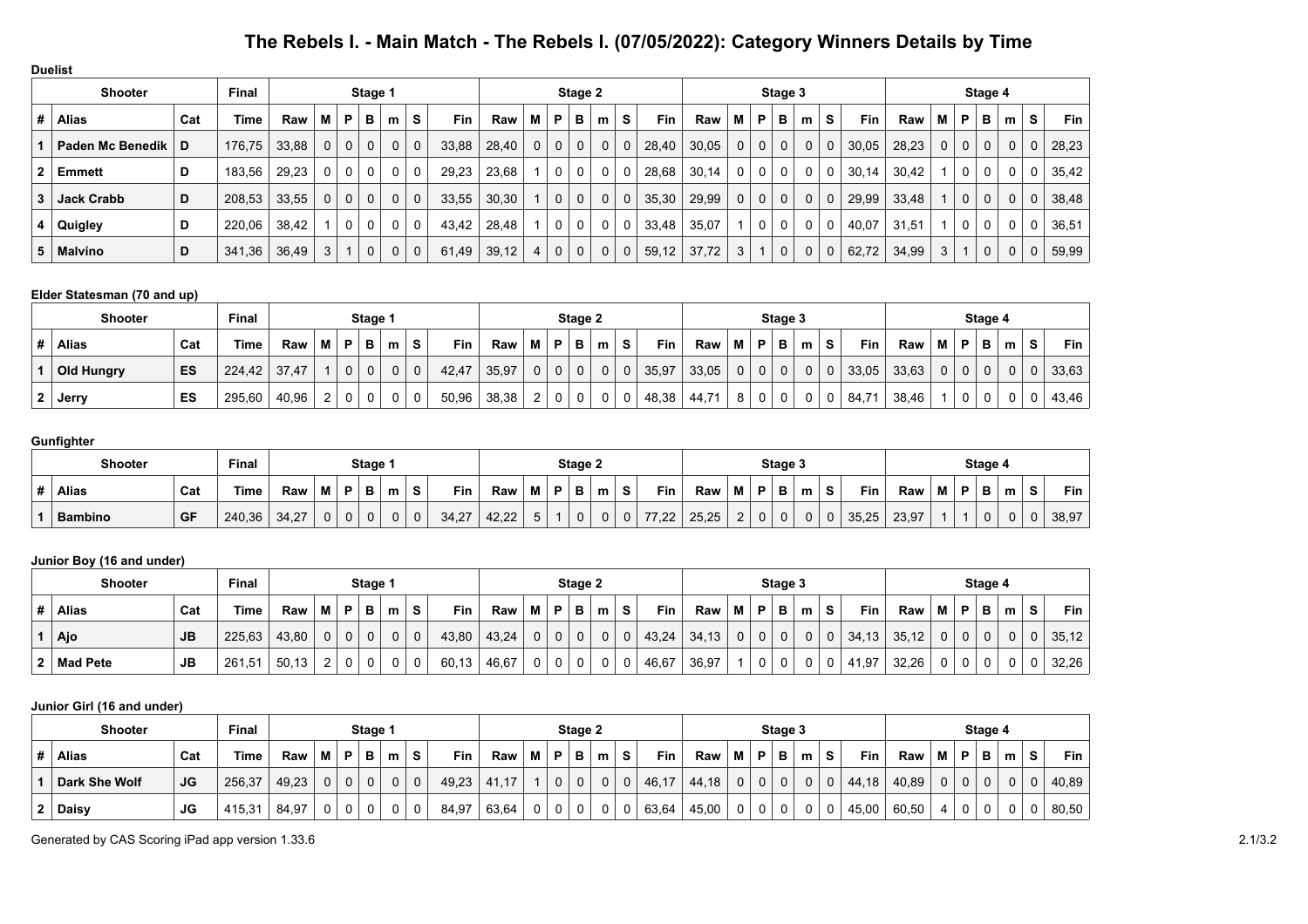**Duelist**

|              | <b>Shooter</b>    |     |       |   |          | Stage 5  |          |             |       |       |              |          | Stage 6     |          |   |            |
|--------------|-------------------|-----|-------|---|----------|----------|----------|-------------|-------|-------|--------------|----------|-------------|----------|---|------------|
| #            | <b>Alias</b>      | Cat | Raw   | M | Р        | в        | m        | S           | Fin   | Raw   | M            | P        | в           | m        | S | <b>Fin</b> |
| 1            | Paden Mc Benedik  | D   | 27.22 | 0 | 0        | 0        | $\Omega$ | $\mathbf 0$ | 27.22 | 28.97 | $\Omega$     | 0        | $\mathbf 0$ | $\Omega$ | 0 | 28,97      |
| $\mathbf{2}$ | <b>Emmett</b>     | D   | 30,33 | 1 | $\Omega$ | $\Omega$ | 0        | 0           | 35,33 | 24,76 | $\mathbf{0}$ | $\Omega$ | 0           | 0        | 0 | 24,76      |
| 3            | <b>Jack Crabb</b> | D   | 32,26 | 1 | 0        | $\Omega$ | $\Omega$ | 0           | 37.26 | 28.95 | 1            | 0        | $\mathbf 0$ | $\Omega$ | 0 | 33,95      |
| 4            | Quigley           | D   | 24,85 | 0 |          | 0        | 0        | 0           | 34,85 | 21,73 | 2            | 0        | 0           | $\Omega$ | 0 | 31,73      |
| 5            | <b>Malvíno</b>    | D   | 43,80 | 2 |          | 0        | 0        | 0           | 63.80 | 34.24 | $\Omega$     | 0        | $\mathbf 0$ | $\Omega$ | 0 | 34.24      |

### **Elder Statesman (70 and up)**

|   | <b>Shooter</b> |           |       |   |   | Stage 5 |   |             |       |       |   |   | Stage 6     |   |   |            |
|---|----------------|-----------|-------|---|---|---------|---|-------------|-------|-------|---|---|-------------|---|---|------------|
| # | <b>Alias</b>   | Cat       | Raw   | М | P | B       | m | S           | Fin   | Raw   | M | Þ | в           | m | S | <b>Fin</b> |
|   | Old Hungry     | <b>ES</b> | 48.05 | 0 | 0 |         |   | $\mathbf 0$ | 48,05 | 31,25 | 0 |   | $\mathbf 0$ | 0 |   | 31.25      |
| 2 | Jerry          | ES        | 31.89 | 0 | 0 |         |   | 0           | 31,89 | 36,20 | 0 |   | 0           | 0 | 0 | 36.20      |

### **Gunfighter**

|   | Shooter        |     |       |   |   | Stage 5 |   |             |            |       |   |   | Stage 6 |   |   |       |
|---|----------------|-----|-------|---|---|---------|---|-------------|------------|-------|---|---|---------|---|---|-------|
| # | <b>Alias</b>   | Cat | Raw   | M | P | В       | m | S           | <b>Fin</b> | Raw   | M | Þ | в       | m | S | Fin   |
|   | <b>Bambino</b> | GF  | 28,44 | 0 |   |         | 0 | $\mathbf 0$ | 28,44      | 21,21 | A | 0 |         | 0 |   | 26.21 |

### **Junior Boy (16 and under)**

|   | <b>Shooter</b>  |           |       |   |   | Stage 5 |   |   |            |       |   |   | Stage 6 |   |   |            |
|---|-----------------|-----------|-------|---|---|---------|---|---|------------|-------|---|---|---------|---|---|------------|
| # | <b>Alias</b>    | Cat       | Raw   | М | Р | в       | m | S | <b>Fin</b> | Raw   | M | P | в       | m | s | <b>Fin</b> |
|   | Ajo             | <b>JB</b> | 31.79 | 0 |   |         |   | 0 | 31,79      | 37,55 | 0 | 0 |         | 0 |   | 37,55      |
| 2 | <b>Mad Pete</b> | JВ        | 34,00 |   |   |         | 0 | 0 | 39,00      | 36,48 | ◢ | 0 |         |   |   | 41.48      |

### **Junior Girl (16 and under)**

|   | <b>Shooter</b> |     |       |   |   | Stage 5 |   |             |            |       |   |   | Stage 6 |   |          |            |
|---|----------------|-----|-------|---|---|---------|---|-------------|------------|-------|---|---|---------|---|----------|------------|
| # | Alias          | Cat | Raw   | М | P | в       | m | S           | <b>Fin</b> | Raw   | M | P | в       | m | S        | <b>Fin</b> |
|   | Dark She Wolf  | JG  | 38.18 | 0 |   |         |   | $\mathbf 0$ | 38,18      | 37,72 |   |   | 0       | 0 | $\Omega$ | 37.72      |
| 2 | Daisy          | JG  | 68,00 | 0 |   |         |   | 0           | 68,00      | 73,20 | 0 |   |         | 0 |          | 73.20      |

Generated by CAS Scoring iPad app version 1.33.6 2.2/3.2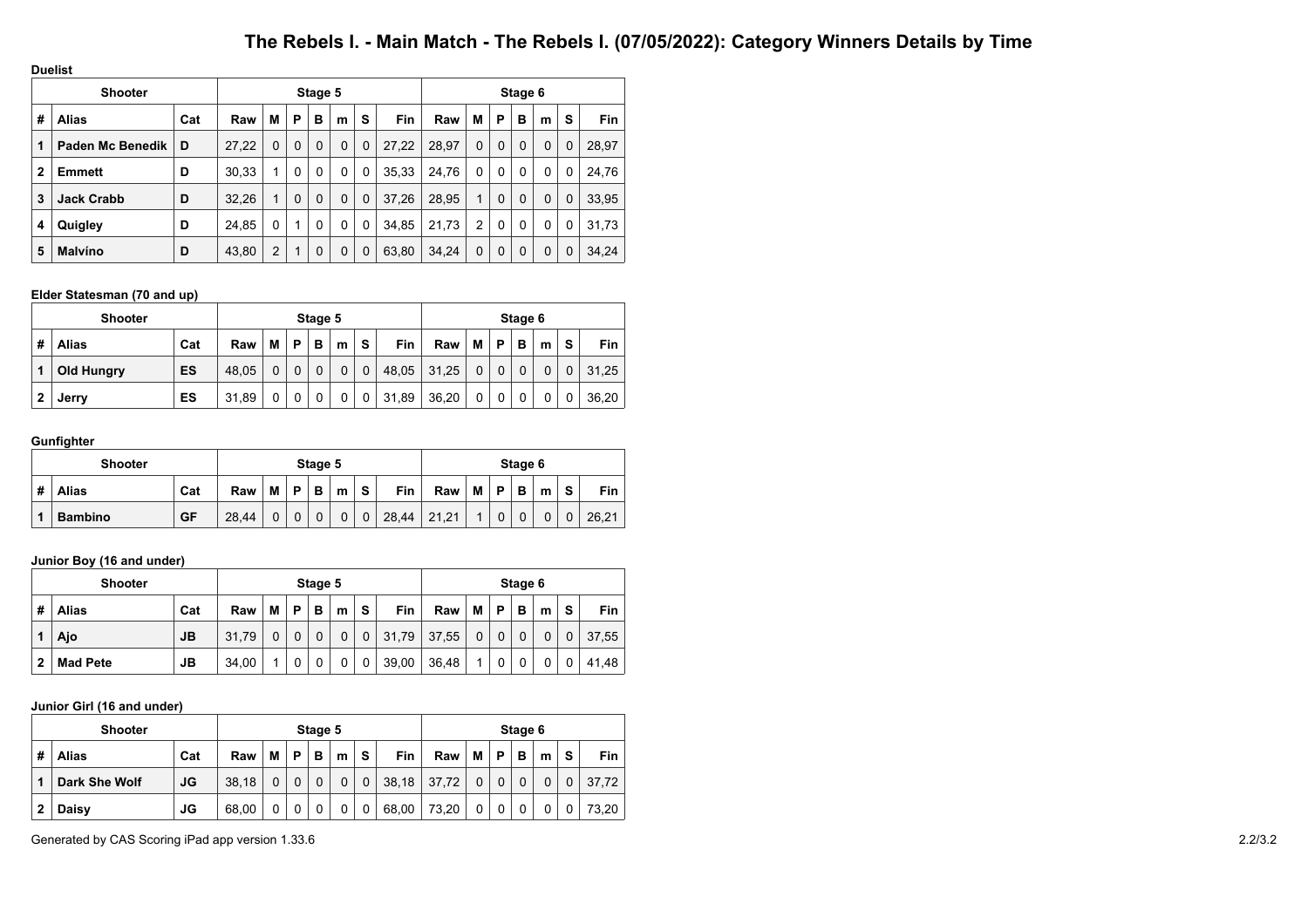| Senior (60 and up) |  |  |  |
|--------------------|--|--|--|
|--------------------|--|--|--|

|   | <b>Shooter</b>    |     | <b>Final</b> |       |                |              | Stage 1      |   |             |       |       |   |             | Stage 2      |              |   |       |       |   |   | Stage 3     |   |   |            |       |              |                | Stage 4     |          |          |            |
|---|-------------------|-----|--------------|-------|----------------|--------------|--------------|---|-------------|-------|-------|---|-------------|--------------|--------------|---|-------|-------|---|---|-------------|---|---|------------|-------|--------------|----------------|-------------|----------|----------|------------|
| # | <b>Alias</b>      | Cat | Time         | Raw   | м              | P            | в            | m | S           | Fin   | Raw   | M | P           | в            | m            | s | Fin   | Raw   | М | P | в           | m | S | <b>Fin</b> | Raw   | М            | D              | в           | m        | s        | <b>Fin</b> |
|   | Dedo              | э   | 120,14       | 19,01 | $\Omega$       | $\mathbf{0}$ | $\mathbf{0}$ |   | $\Omega$    | 19,01 | 19,19 | 0 | $\Omega$    | $\Omega$     | $\mathbf{0}$ | 0 | 19,19 | 16,54 |   | 0 | $\Omega$    |   | 0 | 21,54      | 21,59 |              | 0 <sup>1</sup> | $\mathbf 0$ | $\Omega$ | 0        | 26,59      |
| 2 | <b>Chevenne</b>   | s   | 215.10       | 34.15 | $\overline{2}$ | 0            | 0            |   | 0           | 44.15 | 36,21 |   |             | 0            |              |   | 51,21 | 29.55 |   |   | 0           |   | 0 | 34,55      | 33.18 |              |                |             | 0        | $\Omega$ | 38,18      |
| 3 | <b>Orava Pete</b> | S   | 355,06       | 50,30 | 5              | $\mathbf 0$  | $\mathbf{0}$ |   | $\mathbf 0$ | 75,30 | 45,77 | 5 | $\mathbf 0$ | $\mathbf{0}$ | 0            | 0 | 70,77 | 45,94 |   | 0 | $\mathbf 0$ |   | 0 | 50,94      | 43,55 | $\mathbf{0}$ | 0 <sup>1</sup> |             | 0        | 0        | 43,55      |

### **Silver Senior (65 and up)**

| <b>Shooter</b> |     | <b>Final</b> |       |   |                | Stage 1  |              |          |       |       |   |              | Stage 2      |                |                |            |       |                |                         | Stage 3      |   |             |       |       |                |                | Stage 4      |              |   |       |
|----------------|-----|--------------|-------|---|----------------|----------|--------------|----------|-------|-------|---|--------------|--------------|----------------|----------------|------------|-------|----------------|-------------------------|--------------|---|-------------|-------|-------|----------------|----------------|--------------|--------------|---|-------|
| <b>Alias</b>   | Cat | Time         | Raw   | м | P              | в        | m            | s        | Fin   | Raw   | м | P            | в            | m              | S.             | <b>Fin</b> | Raw   | M I            | $^{\circ}$ P $_{\circ}$ | в.           | m | <b>S</b>    | Fin   | Raw   | м              | P              | в            | m            | s | Fin   |
| <b>Pumpkin</b> | SS  | 183,07       | 33,97 |   | $\overline{0}$ | $\Omega$ | $\mathbf{0}$ | $\Omega$ | 33,97 | 27,30 |   | $\mathbf{0}$ | $\mathbf{0}$ | $\overline{0}$ | 0 <sup>1</sup> | 27,30      | 27.99 | 0 <sup>1</sup> | $\mathbf{0}$            | $\mathbf{0}$ | 0 | 0           | 27.99 | 28,63 | $\mathbf{0}$   | $\overline{0}$ | $\mathbf{0}$ | $\mathbf{0}$ |   | 28,63 |
| 2 Gray Wolf    | SS  | 195, 13      | 40.03 |   | $\Omega$       |          | 0            | 0        | 40,03 | 35,30 |   | $\Omega$     | 0            |                |                | 35,30      | 28,57 | 0 <sup>1</sup> | $\mathbf 0$             | 0            |   | 0           | 28,57 | 30,14 | $\Omega$       |                | 0            | 0            |   | 30,14 |
| <b>Pecos</b>   | SS  | 237,03       | 35,36 |   | $\mathbf 0$    |          | 0            | $\Omega$ | 40,36 | 34,17 |   | $\Omega$     | 0            | $\mathbf{0}$   | 0 <sup>1</sup> | 39,17      | 32,69 | 0 <sup>1</sup> | $\mathbf{0}$            | $\mathbf{0}$ | 0 | $\mathbf 0$ | 32,69 | 35,61 | 0 <sup>1</sup> | $\mathbf 0$    | $\mathbf{0}$ | $\mathbf 0$  |   | 35,61 |

### **Wrangler (36 and up)**

|                | <b>Final</b><br><b>Shooter</b><br>Stage 1 |            |        |       |   |             |              |              |             |       |       |   |              | Stage 2 |             |          |            |       |                |             | Stage 3      |              |             |       |       |             |              | Stage 4     |              |   |            |
|----------------|-------------------------------------------|------------|--------|-------|---|-------------|--------------|--------------|-------------|-------|-------|---|--------------|---------|-------------|----------|------------|-------|----------------|-------------|--------------|--------------|-------------|-------|-------|-------------|--------------|-------------|--------------|---|------------|
| #              | <b>Alias</b>                              | Cat        | Time   | Raw   | М | P           | в            | m            | S           | Fin   | Raw   | М | P            | в       | m           | s        | <b>Fin</b> | Raw   | м              | P           | в            | m            | s           | Fin   | Raw   | м           | P            | в           | m            | s | <b>Fin</b> |
|                | <b>Ace Curly</b>                          | <b>WRA</b> | 104,76 | 17,03 | 0 | $\mathbf 0$ | $\mathbf{0}$ | $\mathbf{0}$ | $\mathbf 0$ | 17,03 | 14,73 |   | $\mathbf{0}$ | 0       | 0           | $\Omega$ | 14,73      | 18,92 | 1 <sup>1</sup> | $\mathbf 0$ | $\mathbf{0}$ | $\mathbf{0}$ | $\mathbf 0$ | 23,92 | 16,63 | $\mathbf 0$ | $\mathbf{0}$ | $\mathbf 0$ | $\mathbf{0}$ | 0 | 16,63      |
|                | $2 \mid Mr.$ Hungry                       | <b>WRA</b> | 128,66 | 22.92 | 0 | $\mathbf 0$ | $\mathbf{0}$ | $\mathbf{0}$ | 0           | 22,92 | 21,27 |   | $\mathbf 0$  | 0       | 0           | 0        | 21,27      | 22,72 | 0 <sup>1</sup> | 0           | $\mathbf 0$  | 0            | 0           | 22,72 | 22,70 | 0           | 0            | 0           | 0            | 0 | 22,70      |
| 3 <sup>1</sup> | Frank                                     | <b>WRA</b> | 135,88 | 21.98 | 0 | $\mathbf 0$ | $\mathbf{0}$ | $\mathbf{0}$ | $\Omega$    | 21.98 | 21.25 |   | $\mathbf{0}$ | 0       | $\mathbf 0$ | $\Omega$ | 26,25      | 19.31 | 0 <sup>1</sup> | $\Omega$    | $\mathbf{0}$ | 0            | $\mathbf 0$ | 19,31 | 23,39 | $\mathbf 0$ | $\mathbf{0}$ | $\mathbf 0$ | $\mathbf 0$  | 0 | 23,39      |
| 4              | Sean                                      | <b>WRA</b> | 146,53 | 25,37 |   | 0           | 0            | 0            | 0           | 30,37 | 21.63 |   | $\mathbf{0}$ | 0       | 0           | 0        | 21,63      | 24,01 | 0 <sup>1</sup> | 0           | $\mathbf 0$  | 0            | 0           | 24,01 | 23,33 | 0           | 0            | 0           | 0            |   | 23,33      |
| 5 <sup>1</sup> | <b>Mates</b>                              | <b>WRA</b> | 171,61 | 26.18 | 0 | 0           | $\mathbf{0}$ | $\mathbf{0}$ | $\mathbf 0$ | 26.18 | 23,22 |   | $\Omega$     | 0       | 0           | $\Omega$ | 23,22      | 34.92 | 0 <sup>1</sup> | $\mathbf 0$ | $\mathbf{0}$ | $\mathbf{0}$ | $\mathbf 0$ | 34,92 | 23,92 | $\mathbf 0$ | $\mathbf{0}$ | $\mathbf 0$ | $\mathbf 0$  | 0 | 23,92      |
| 6              | <b>El Calvera</b>                         | <b>WRA</b> | 268,44 | 31,12 | 0 | 0           | 0            | 0            | 0           | 31,12 | 33,76 |   | 0            | 0       | 0           | 0        | 38,76      | 33,88 |                | 0           |              |              | 0           | 38,88 | 65,04 | 0           |              | 0           | 0            | 0 | 75,04      |

Generated by CAS Scoring iPad app version 1.33.6 3.1/3.2